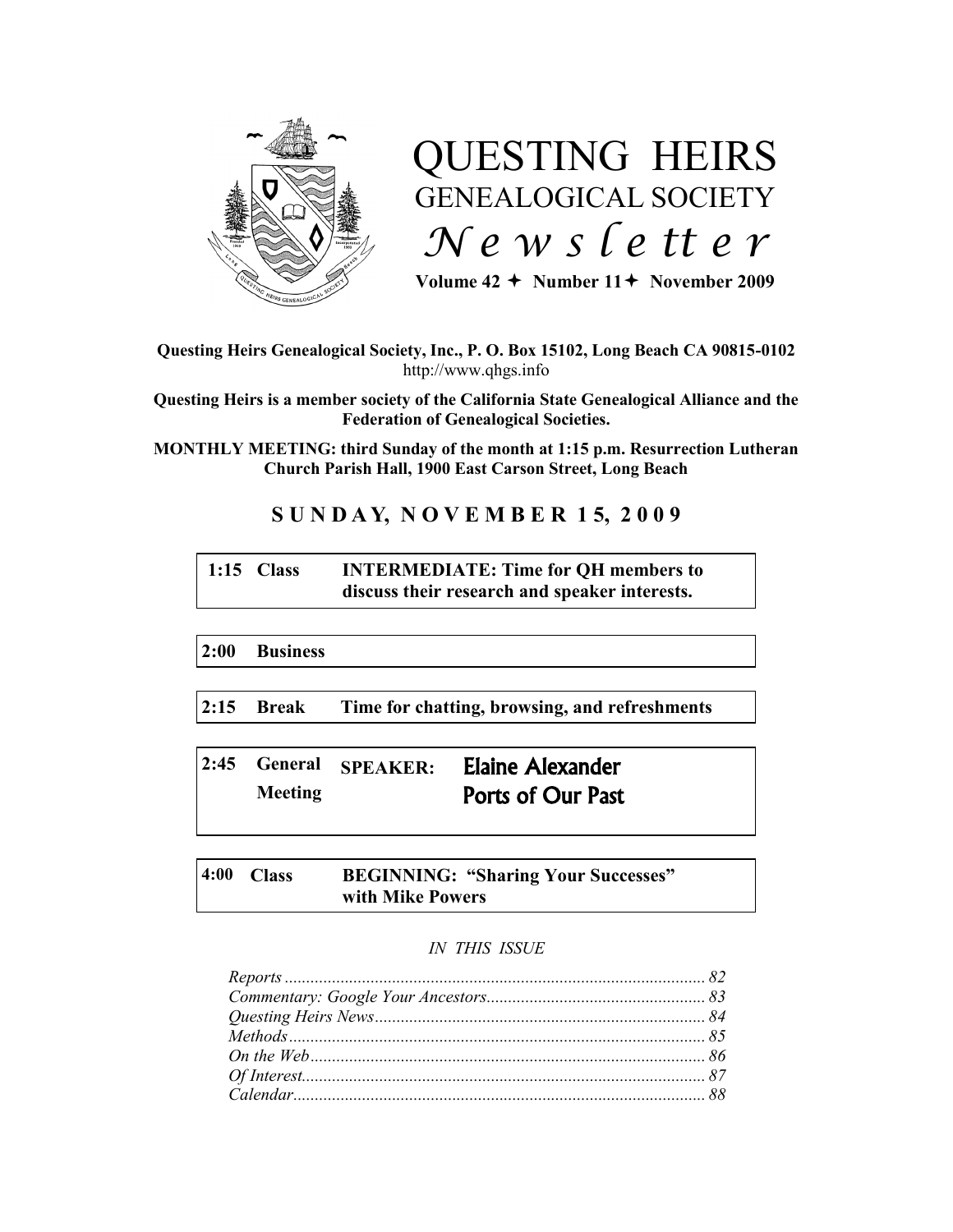# **N O V E M B E R M E E T I N G**

# **BEGINNING CLASS**

By popular demand, this month's class will give you an opportunity to share your successes with the group. Mike will (finally) shut up about his family history and let you talk about yours! Everyone will have at least three minutes to give their own presentation. Be sure to bring copies of photographs, certificates, or other documents for everyone to look at. If you haven't had much luck yet, don"t despair. You will surely discover some new methods and sources to find the information you have been searching for.

#### **SPEAKER: ELAINE ALEXANDER**

Our speaker is a specialist in materials and techniques for use in research for passenger lists and naturalization records. She has served at the Los Angeles Regional Family History Center in several capacities, including teacher and supervisor. She has taught at UCLA Ext., Cal State University Northridge, and LA City College. Ms. Alexander has 3 books available from Delphic Press, and a series of DVDs on research techniques in these specialized subjects is nearing completion.

#### **F I N A N C I A L R E P O R T David WERTS (562) 431-7790**

|                                | September Income                           | S | 398.32     |
|--------------------------------|--------------------------------------------|---|------------|
|                                | September Expenses                         |   | \$390.63   |
|                                | Annual Budget:                             |   |            |
|                                | Income:                                    |   | \$4,292.00 |
|                                | Expenses:                                  |   | \$5,371.00 |
|                                | (Anticipated debit to come from the Betty  |   |            |
|                                | Marr contribution)                         |   |            |
| Results through third quarter: |                                            |   |            |
|                                | Income:                                    |   | \$2,073.73 |
|                                | (Excluding the \$5,000 gift from Priscilla |   |            |
|                                | Nielsen)                                   |   |            |
|                                | Expenses:                                  |   | \$3,480.96 |
|                                | So, our Expenses are at only 65%, not 75%. |   |            |
|                                | But our Income is only 48% of the budget!  |   |            |
|                                | If you haven't renewed your membership,    |   |            |
|                                | now is the time!                           |   |            |

#### **Georgie (Peterson) LYONS (562) 432-4908 R E F R E S H M E N T S**

| Thanks to our October hosts: |                |  |
|------------------------------|----------------|--|
| Laurie ANGEL                 | Suzanne BOYLES |  |
| <b>Frances LIEBZEIT</b>      | Cheryl TARDIF  |  |

Our November hosts will be: Tricia BURES Robert COLLINS Sally DAVIS Linda IVERS

#### **M E M B E R S H I P R E P O R T Terry HAMILTON (562) 596-9382**

| OCTOBER MEETING ATTENDANCE |            |
|----------------------------|------------|
| Members: 38                | Guests: 10 |

#### NEW MEMBERS

| Larry & Kathleen AKAU Family |                   | 9/10 |
|------------------------------|-------------------|------|
| Joanne KEENAN                | Individual $9/10$ |      |
| Cherie VELA                  | Individual $9/10$ |      |

#### RENEWALS

Please see page 84 for this month"s renewals.



*Copyright © 2009, Questing Heirs Genealogical Society, Inc.*

*Permission to reprint original items from this publication is granted, provided that the reprint is used for non-commercial, educational purposes, and that the following notice appears at the end of the article: Previously published in Questing Heirs Genealogical Society Newsletter, Vol. 42, No. 11, November 2009.*

*This newsletter is published monthly as a benefit for members of Questing Heirs; it is not meant to be sold. Those who are unable to attend our meetings but wish to subscribe to the newsletter may purchase a newsletter-only membership for \$12.00 a year. To join, please use the membership application on the outer cover of this newsletter.*

**E**

**P**

**O**

**R**

**T**

**S**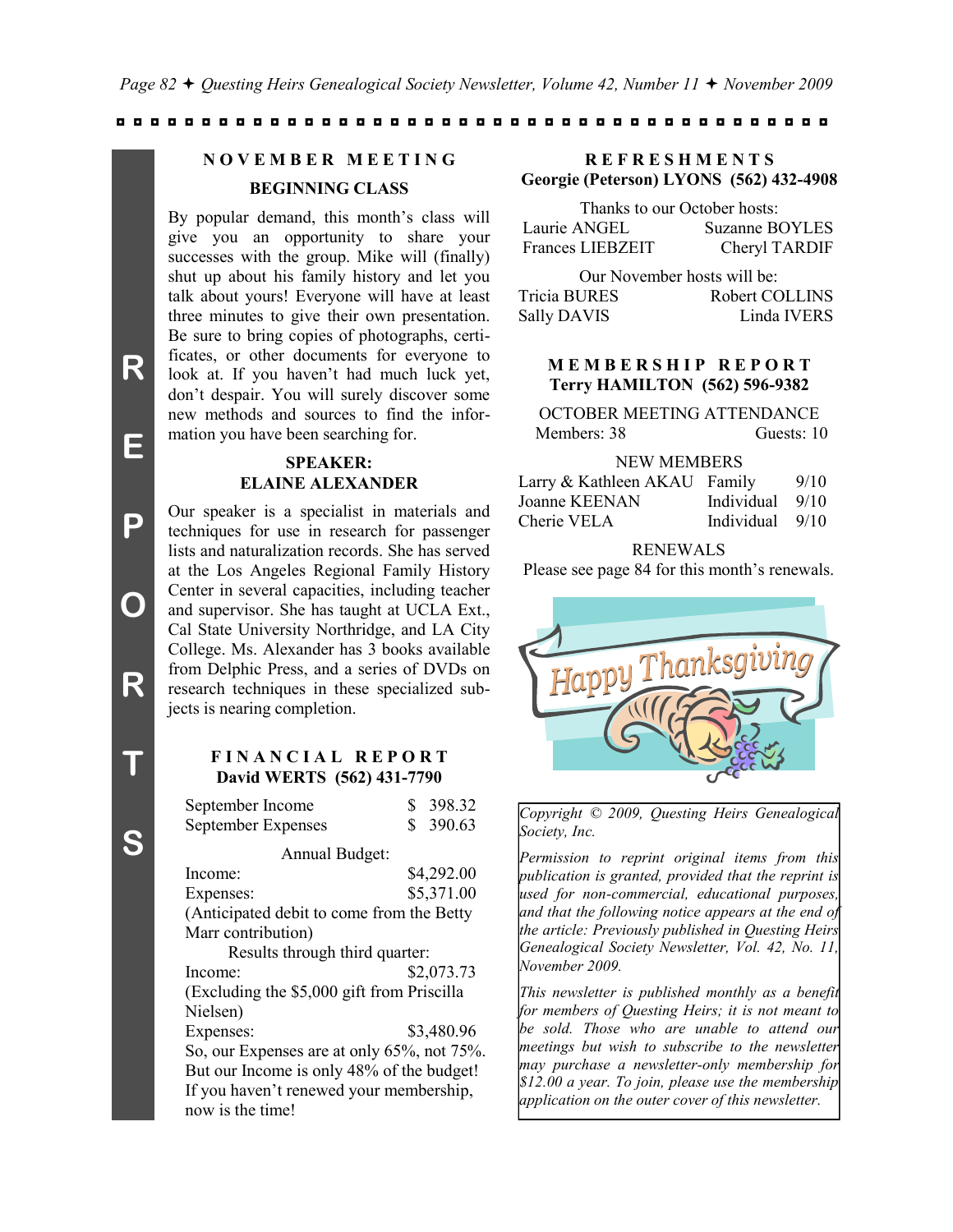**GOOGLE YOUR ANCESTORS by Gena Philibert Ortega**

Many of us are familiar with Google as a search engine. Google allows you to have the world at your fingertips in a matter of seconds. Have you ever heard anyone say "Just Google it"? Well, googling your ancestors can provide you with valuable information to begin your family history research.

A search engine is like a card catalog system for the Internet. You choose a search engine and then type in a word, phrase or a series of words and wait to see what web pages match your search. There are different types of search engines but, according to the website Howstuffworks, [http://www.howstuffworks.](http://www.howstuffworks.com/search-engine.htm)  [com/search-engine.htm,](http://www.howstuffworks.com/search-engine.htm) they all basically do the same three things: search the web for words, keep an index of words and where they find them, and allow users to look for words or phrases in their index.

From Google's home page, [www.google.com,](http://www.google.com/) you can type in a word, series of words or a phrase and then click on the "Google Search" button or the "I"m Feeling Lucky" button. The "Google Search" button will bring up page/s of website links that match what you have typed, also called "hits." It may not be a perfect match or what you are looking for, but it will be websites that contain the word/s that you have typed. The "I'm Feeling Lucky" button will just bring up a website and not a list of "hits." This feature is not really applicable for family history research.

To receive better results, place your search term or phrase in quotation marks. This tells the Google search engine that you want to search on an exact phrase. For example, if you are searching for your great aunt Sarah James, placing the name in quotations "Sarah James" you will get results that contain those two words together instead of websites that have the name Sarah and the name James somewhere on the page, but not necessarily together. You can also search for Sarah and

her husband by typing "Sarah James" "John James" in the Google search box.

You can click on the Advanced Search option to make your search term even more specific. You can tell Google to search certain words or a phrase or even eliminate words. Eliminating words is useful when the surname you are researching is a noun or a verb. When your surname is Home, or Love, or Free, it can be difficult to find websites. For example, maybe you want to search for Boone County but do not want hits for Daniel Boone. Through the Advanced Search, you can specify what words to eliminate from your search. Advanced Search also allows you to specify how many hits are shown on each page, what language to display results in, and the ability to conduct a search within a specific website.

For more information about getting the most of your Google search, check out Kathi Reid"s article entitled *Tips for using Google in Genealogy Searches* on the website Ancestor Search at [http://www.searchforancestors.com/](http://www.searchforancestors.com/archives/google.html) [archives/google.html.](http://www.searchforancestors.com/archives/google.html) I also recommend the book *Google your Family Tree* by Daniel Lynch for more tips on conducting a good Google search. You can read more about the book at the author"s website, [http://www.](http://www.googleyourfamilytree.com/)  [googleyourfamilytree.com/.](http://www.googleyourfamilytree.com/) 

All organisms that have ever lived...can look back at their ancestors and make the following proud claim: Not a single one of our ancestors died in infancy...Not a single one of our ancestors was felled by an enemy, or by a virus, or by a misjudged footstep on a cliff edge, before bringing at least one child into the world. Thousands of our ancestors' contemporaries failed in all these respects, but not a single solitary one of our ancestors failed in any of them.

*River Out of Eden: A Darwinian View of Life* by Richard Dawkins. . . . . . . . . . . . . . . . .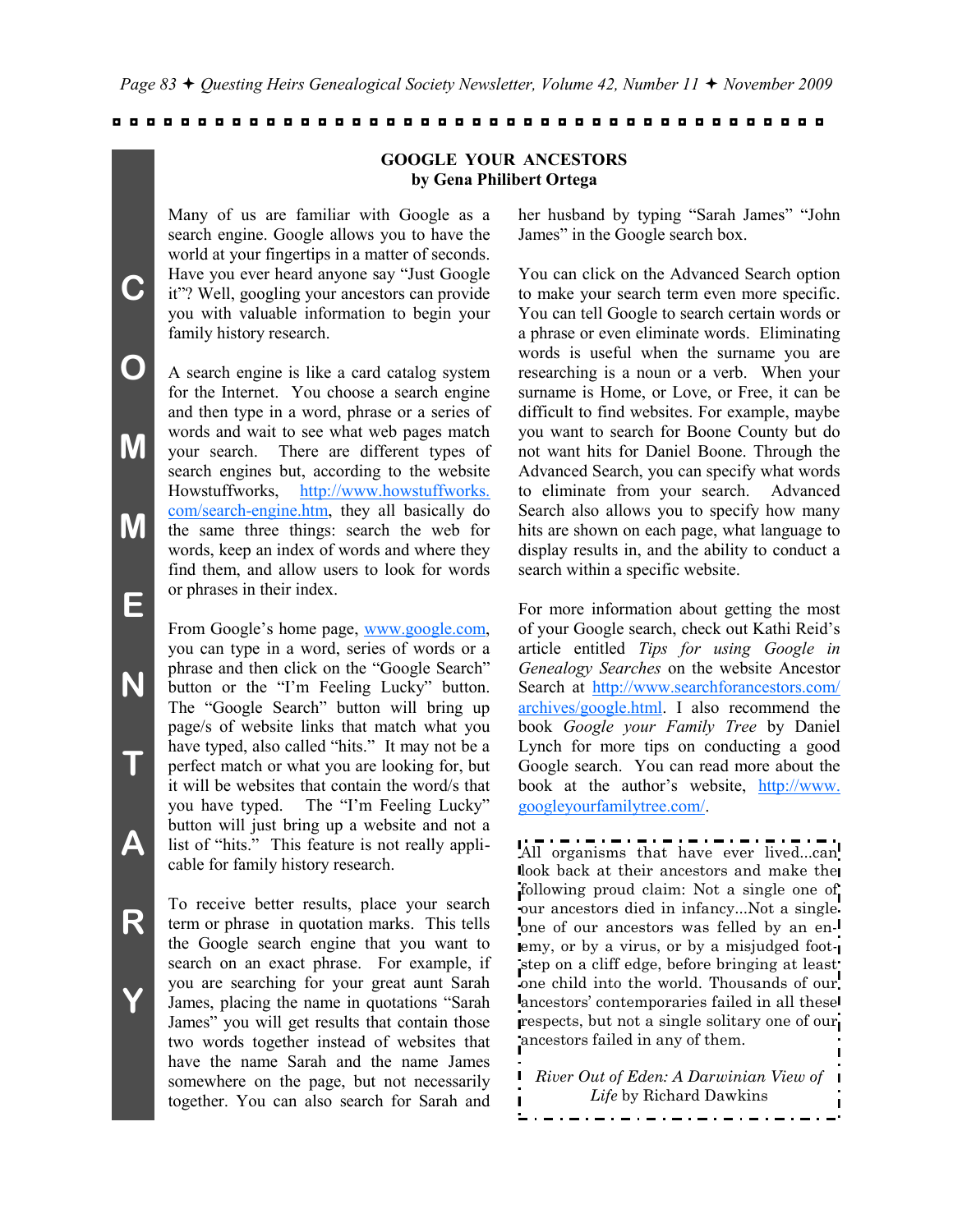#### **PRESIDENT'S MESSAGE**

This is the time of year when we stop to say Thanks for all of our blessings. I feel blessed because of the success of Questing Heirs. Thanks to John McCoy for setting up the projector and sound system for our speakers. He also does a good job of keeping me in line at Board meetings. Vice-President, Susanne Boyles, has taken on the job of Programming with enthusiasm and conscientiousness. Our Membership Chairman, Terry Hamilton, was thrown into that job and has handled it gracefully. As Secretary, Sandy Hollandsworth does an awesome job of keeping track of writing the minutes. Dave Werts, our Treasurer, has done an excellent job of keeping track of the money and seeing that it is available when it is needed.

Poor Tina Yantis is our Director at Large PLUS opening and closing the kitchen every meeting, being our Historian, and doing research for people who write in to our web site! Chris Elias has volunteered to be the second Historian. So Tina and Chris will be collecting two sets of documents for our Society's history. Thanks to both of them!

Linda Artuso, another Director at Large, is our talented newsletter editor. So many people have commented on how much they enjoy each issue. Jeanette Jones has filled in as Program Chairman and Director at Large. I am thankful for Jeanette's advice and experience. Penny Nugent has taken on the huge responsibility of Publicity and Public Relations. We had a great response to Penny"s letter to the editor recently. Maybe one of these days we won"t hear, "I didn"t know we had a genealogical society in Long Beach."

Our web master and gifted graphics person, Mike Powers, seems to also be popular as a leader of the Beginners Class after our regular meetings. Our newsletters are folded and sorted before taking them to the Post Office by Sally and Howard Davis. Many others of you just step in when you see something is needed or answer my call for help. So I am very thankful for each and every one of you. Because, of your friendliness and willingness

to participate, we are filling up the church social hall!

At the next meeting we will be asking for your feedback on possibly changing our meetings from the third Sunday of the month to the second or first. Please give it careful consideration because changing the day might give us opportunities to attend various community events.

We will try changing the location of the refreshments table to give us more room during meetings. The food will be on the long table in the other room (by the bathrooms), and the exchange newsletters and any announcements Linda picks up at the post office will be on the table with the name tags. It is fun to look over the exchange newsletters and see what other societies are doing.

#### *Liz*

#### **BOARD NOMINEES**

As John McCoy announced at our October meeting, the following members have agreed to continue in their current positions.

Secretary-Sandra Hollandsworth

Treasurer-David Werts

Director at Large-Linda Artuso

Director at Large-Tina Yanis

They will be voted on at our November meeting. Needing to be confirmed at that time are two appointed members:

> 1st Vice President-Suzanne Boyles 2nd Vice President-Terry Hamilton

#### **THIS MONTH'S RENEWALS**

| Terry ARGYROS         | Individual        | 9/10 |
|-----------------------|-------------------|------|
| Marilyn BRASHER       | Patron            | 9/10 |
| <b>Robert BRASHER</b> | Patron            | 9/10 |
| Evelyn COLES          | Individual        | 9/10 |
| Norma GRADY           | Individual        | 9/10 |
| <b>Charles HORTON</b> | Contributing      | 9/10 |
| <b>Linda IVERS</b>    | Individual        | 9/10 |
| <b>Walton McNULTY</b> | Sustaining        | 9/10 |
| Michael POWERS        | ) Family          | 9/10 |
| Charlotte LLEWELLYN)  |                   |      |
| <b>Beverly PLANK</b>  | Contributing 9/10 |      |
| Joyce PROUST          | Contributing 9/10 |      |
| Kenneth SAW           | Individual        | 9/10 |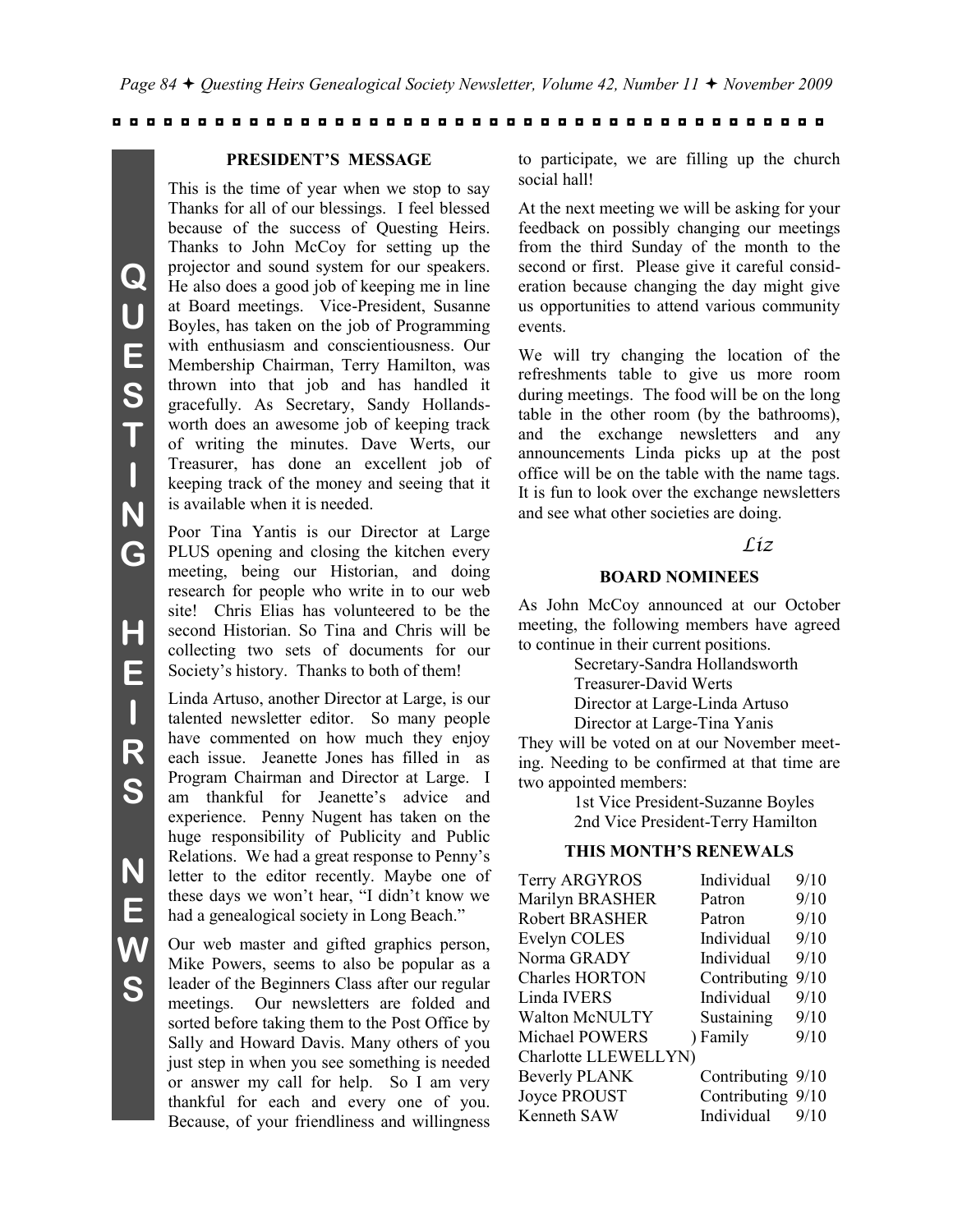#### **ESTIMATING EFFECTIVELY By Juliana Smith**

Estimating. We do it all the time, sometimes without even realizing it. We may estimate how much money we"ll need for groceries, how long it will take to reach a destination (add an hour during construction season!), or how much extra yard work we"ll have to do to work off that piece of carrot cake we ate at last week"s conference!

...I thought it would be a good idea to take a closer look at some of the ways we can make effective use of estimates in our family history.

#### **Estimated Dates**

The first thing that comes to my mind when we mention estimates is dates. By analyzing the clues we have in various records, we can often estimate the dates of events for which we currently don"t have a record. Perhaps the most common being the estimate of a date of birth, using an age found on a record created at a later date. But we can take our date estimates further, using information we have to estimate marriage, immigration, or death dates as well.

Using my infamous Kelly ancestors as an example, I have dates and places of birth from census and death records. I know Mary A. Kelly was born around 1815 in Ireland. The next sibling, Jane, was born 6 June 1819 in New York City. Using this information I can deduce that the Kellys arrived in New York sometime between 1815 and 1819.

We may find ourselves "guess-timating" that our ancestor died around the time that they disappear from city directories or census schedules, but this type of estimate should be treated with care. There are other possibilities that might explain their disappearance, such as moving out of town or moving in with children. In some cases their disappearance may coincide with a wife being listed as widowed, making the estimate a bit more certain.

Sometimes it's also possible to estimate a marriage date based on the birth of the oldest child, but this too is an area where we need to tread carefully. There may have been previous births of children who died in infancy or very young, or the older children may have been from a previous marriage or even orphaned cousins brought into the home. If the mother passes away, the children from the first marriage would still have the same surname as any children from the latter marriage, and I have two cases in my family where the father died and the ancestor (or ancestress in one case) took on the name of the stepfather.

And of course, while we might like to think that our ancestors held to societal norms, we may find children being born out of wedlock or "prematurely."

#### **Estimating Locations**

At times, we may need to estimate where our ancestors lived or came from. We may use the backgrounds of family members, neighbors, or other associates as clues to determine our ancestors" origins. Some surnames may be associated with a particular area, and it may be possible to determine origins by observing distribution patterns for the time period in which your ancestor lived there.

#### **Keeping Track**

One of the keys to using estimates effectively is keeping track. Whenever you enter an estimate, whether it is in a chronology or in your database, be sure to note it as such. Estimated dates are often labeled as "circa" or with its abbreviation, "ca." About, before, and after can also be used to qualify estimates.

In addition to noting them as estimates, it's also critical to make note of the records and information that led to the estimate. Once upon a time, I wasn"t very diligent with noting sources, and to this day I am still kicking myself. I can"t tell you how many times I look at a date on a timeline or in some notes and wonder where the heck I came up with it! Now I make sure I make detailed notes, including all of the sources used to come up with the estimate. *Continued on page 86*

**T**

**H**

**O**

**D**

**S**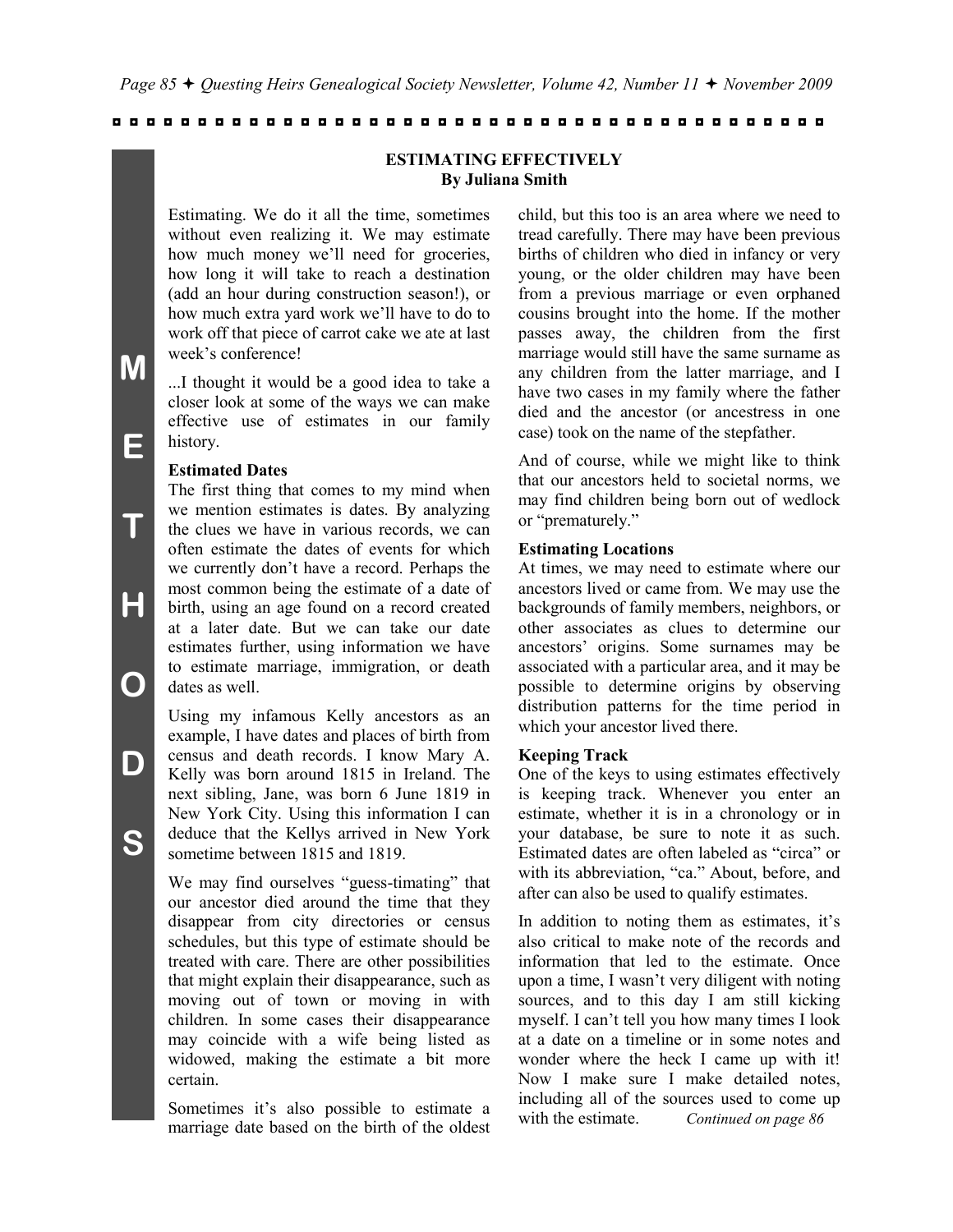#### **SURNAME TIMELINES ON GOOGLE**

You probably know that, if you go to www.google.com and enter a search for your surname followed by "family history" (no quotation marks), you will get a list of hits for many people with that surname. But did you know that, if you scroll down to the bottom of the page (or maybe pages if you have a common name), you"ll find a list of timelines involving people of your chosen surname. Clicking on "More timeline results" will bring up an extended list of events over many years.

**O**

**N**

**T**

**H**

**E**

**W**

**E**

**B**

Try it; you may find some interesting facts!

#### **COMMUNITY TREES**

http://histfam.familysearch.org/learnmore.php

"Community Trees are lineage-linked genealogies from specific time periods and geographic localities around the world. The information also includes the supporting sources. Most of the genealogies are joint projects between FamilySearch and others who live locally or have expertise in the area or records used to create the genealogies. Each Community Tree is a searchable database with views of individuals, families, ancestors and descendants, as well as printing options.

"The scope of partner projects may be a small, grass roots village or township working together to form a family tree of all the known residents of its community for a given time period. Some are genealogical and historical societies working with FamilySearch to index several sources of data to link them to common, lineage-linked genealogies of a targeted geographic area of interest.

"The scope could also be focused on a particular record set and locality. The goal may be to identify and reconstitute all families of a particular place from a village, county, or even a country. Many of the current projects were produced by FamilySearch"s Family Reconstitution team and date back to the medieval times. One even has the audio of the oral genealogies attached.

"GEDCOM downloads of the community trees may be available depending on any records access restrictions. No living information is available in this public view. Edits and corrections to these databases are usually restricted by the partners, but please contact them to offer suggestions, corrections and new information. Some partners may have additional information or enhanced versions of the genealogies on their own website. These databases will be updated if they are a work in progress."

[You can see a list of current collections at the website identified above. You can search the trees by going to http://histfam.familysearch. org.]

#### **IRISH 1911 CENSUS**

http://www.census.nationalarchives.ie

All thirty-two counties are now available at the National Archives of Ireland"s free 1911 census website. These records are unusual in that the original household manuscript returns survive. These forms were filled out and signed by the head of each household on census night.

#### ನಿ

*Continued from page 85…*

#### **Reassessing Estimates**

Just as the estimate that guy gave you at the auto repair shop can be "off a bit," so can our research estimates. Sometimes when we"re at one of those brick walls, it"s a good idea to review any estimates we"ve made. How much of it is based on known information and how much is pure speculation? If you have conflicting records, which record is more reliable? Typically you would favor original records created closest to the event in question, with information provided by participants in the event.

While care needs to be taken, estimates can be extremely helpful in helping you zero in on the records you need to fill in the blanks on your family tree.

*This article appeared in the* Ancestry Daily News *of 16 Jun 2006. Copyright © 2006 by The Generations Network, Inc.*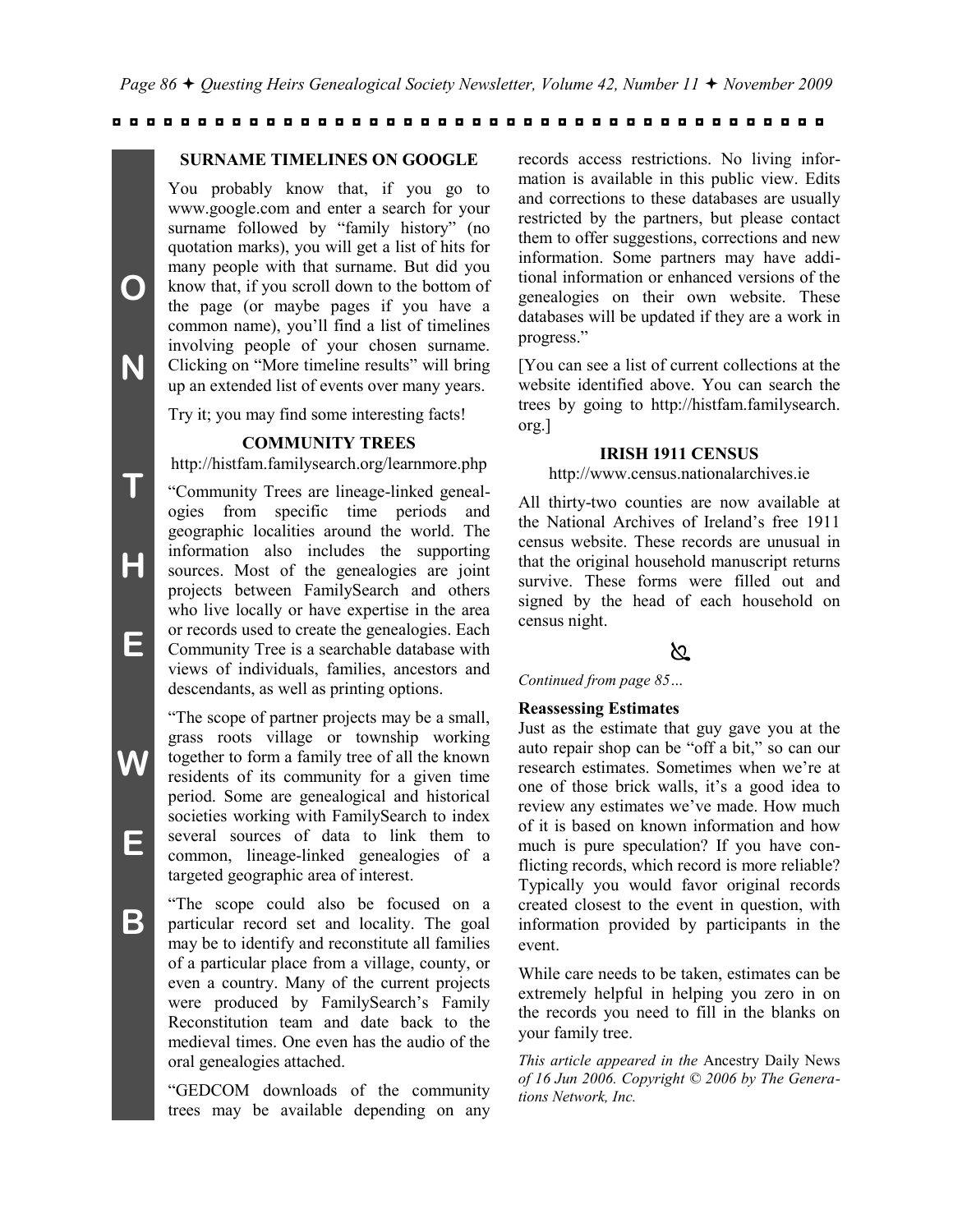#### **LATEST UPDATE ON WDYTYA**

"Who Do You Think You Are?" is a 42 minute show with commercials, and producers are working closely with a team of historians and genealogists to trace back celebs' roots. Seven episodes have been made for the series that is set to air on NBC in primetime starting in January.

**O**

**F**

**I**

**N**

**T**

**E**

**R**

**E**

**S**

**T**

NBC.com is working on a partnership with online genealogy powerhouse Ancestry.com to create a cross-platform interactive Web site to coincide with the launch of the series.

*The above information was extracted from an article in* The Hollywood Reporter *of 5 Oct 2009.*

#### **WORLD ARCHIVES PROJECT vs. FAMILYSEARCH INDEXING**

[Kimberly Powell commented on this subject in her Genealogy Blog at about.com on 5 Sep 2008. She was interested in learning which project an individual might want to participate in and which would most benefit a society.]

"According to Tim Sullivan, CEO of The Generations Network, Ancestry.com and FamilySearch do not view their respective volunteer indexing projects as "competitors." Instead, each feels that they bring a "win-win" offering to the genealogy world, and their respective businesses. And a business it is there is a goal on the part of both organizations to grow through this model.

"Business aside, however, there is also a genuine goal for both projects to do their part in preserving our history. We all know that FamilySearch, the genealogy arm of the Church of Jesus Christ of Latter-day Saints, is interested in the preservation of historic and genealogical records, but Tim Sullivan says that Ancestry.com is in this for the same reason—to help local societies preserve those records which are being lost each year to floods, fires, neglect, disinterest, or even lack of storage space at the courthouse.

"So what then is the underlying difference between the two projects? Not much that I can see. Both projects promise free access for everyone to the indexes created by the volunteer indexers. Both do not plan, however, to offer free access to the actual images themselves. FamilySearch, at least so far, is offering free access to the images online, but they have stated that in their future collaborations with societies and other organizations that not all images will be available free on their Web site. Ancestry.com also does not plan to offer online access to the images for free, although they are offering free image access to frequent contributors (currently volunteers indexing 900+ records per quarter). Both organizations will handle the expensive digitization of the records, and provide an online indexing tool which makes it easy for society members to participate in indexing the records. Both provide participating societies with a copy of the index and the digitized images for their own use (to put up on their Web site as a tool to attract new members, for example).

"One apparent difference that did come out of my conversation with Tim Sullivan, is that Ancestry.com plans to actively promote the societies that participate in the World Archives Project. They have templates and a variety of tools already in place to help societies recruit volunteers and actively promote their work, in order to leverage these new online records to increase their membership. On the other side of the coin, FamilySearch Indexing is more established, with a 3-year track record, versus two months of private beta for the World Archives Project.

"Overall, there are probably good reasons for societies to participate in either of the projects—it really comes down to which appeals to your organization more. Which one can meet your timeline? Which indexing tool do you find easier to use? Which can offer better promotion for your organization? And for volunteer indexers, there are good reasons to index for either project—it's really a matter of personal preference. The fact that both are available to us is definite a win for everyone!"

\* \* \* \* \* \* \* \*